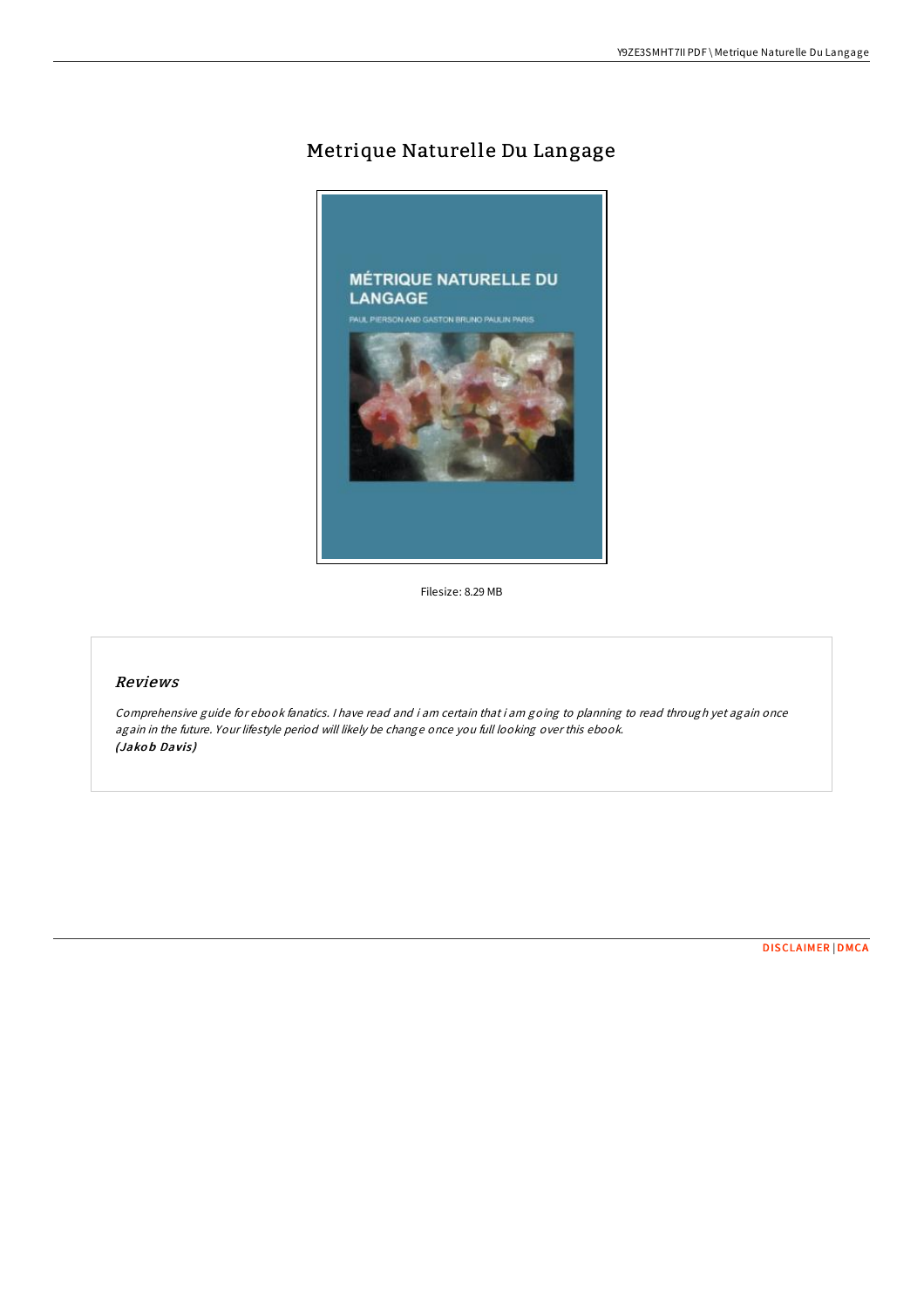## METRIQUE NATURELLE DU LANGAGE



To get Metrique Naturelle Du Langage PDF, remember to access the button listed below and save the document or have accessibility to other information which might be related to METRIQUE NATURELLE DU LANGAGE ebook.

RareBooksClub. Paperback. Book Condition: New. This item is printed on demand. Paperback. 250 pages. Original publisher: Washington, DC: Federal Judicial Center, 2008. OCLC Number: (OCoLC)260322429 Subject: State action (Civil rights) -- United States. Excerpt: . . . II. Elements of Claim, Functional Role, Pleading, and Jurisdiction The text of 1983 does not state that a plaintiff must prove that an 19 official acted with a particular state of mind. However, the particular constitutional right may require the plaintiff to establish that the defen-dant acted with a particular state of mind. For example, a complaint stating a violation of the substantive due process component of the Fourteenth Amendment or a violation of procedural due process will require the plaintiff to establish that a state or local official intention-ally or deliberately caused a deprivation of life, liberty, or property; 20 negligent conduct will not suffice. A complaint raising racial-or gen-der-based discrimination will invoke heightened judicial scrutiny only 21 if a plaintiff establishes intentional discrimination. A prisoners com-plaint asserting the denial of adequate medical care under the Eighth Amendment would require a prisoner to demonstrate that he was a 22 victim of deliberate indifference to a serious medical need; in other words, medical malpractice does not establish a constitutional viola-23 tion merely because the plaintiff is a prisoner. Because plaintiffs may seek enforcement of a wide range of federal constitutional rights under 24 1983, courts should evaluate each claim to determine whether it requires the plaintiff to prove that the defendant acted with a particular state of mind. B. Functional Role of 1983 Section 1983 does not itself create or establish any federally protected right. Instead, it creates a cause of action for plaintiffs to enforce fed-eral rights created elsewhere - federal rights created by the federal 25 Constitution or, in some cases,...

B Read Metrique [Nature](http://almighty24.tech/metrique-naturelle-du-langage.html)lle Du Langage Online  $\blacksquare$ Download PDF Metrique [Nature](http://almighty24.tech/metrique-naturelle-du-langage.html)lle Du Langage